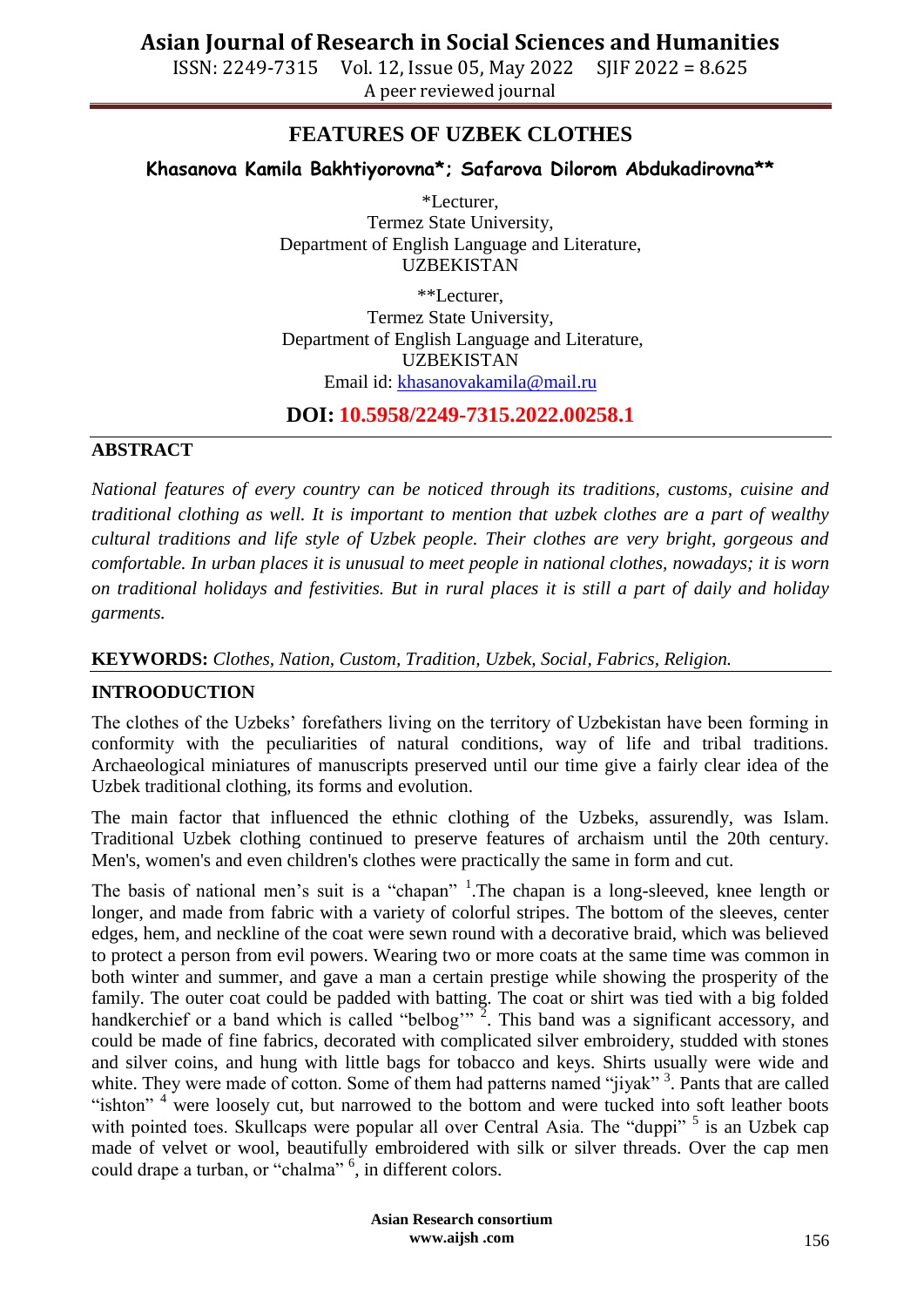# **Asian Journal of Research in Social Sciences and Humanities**

ISSN: 2249-7315 Vol. 12, Issue 05, May 2022 SJIF 2022 = 8.625 A peer reviewed journal

Traditional Uzbek women's suit consists of conspicuous khan-atlas tunic-dress and wide trousers. Holiday garments were made of satin fabric richly embroidered with golden thread. Women's coats were similar to men's chapan. For centuries cotton has been used extensively for clothing in Uzbekistan. Home-woven striped and white cotton were the most common fabrics for everyday wear. Fabrics were "khanatlas"<sup>7</sup>, "bekasam"<sup>8</sup>, "alacha"<sup>9</sup>, "atlas"<sup>10</sup>and "kalami"<sup>11</sup>.

In addition, women's headdress consists of three elements: a skull-cap, kerchief and turban. An inalienable part of traditional holiday garments of Uzbek women are gold and silver jewellery: bracelets, earrings, necklaces. Most of Surkhandarya women prefer the colors of red nuance as a symbol of welfare. Moreover, the embroidery pattern was chosen not by chance, it always had magic or practical function. One could know about the owner's social status by the patterns, though sometimes they bear other meanings. For instance, repeating geometrical pattern on the braiding was a something like an amulet. Fabrics were brightly colored, in shades of red, yellow, blue, green, violet, and orange.

Clothing of black or dark blue colors was not popular in any region of Uzbekistan due to a superstition. Sogdian patterns have preserved the traces of Zoroastrian influence. The colors in this region were chosen on the basis of the position in society. For example, prevailing blue and violet nuances in a woman's dress showed her husband's pride of place, while greenish motifs were frequently used by peasants and craftsmen.

A robe - "mursak" <sup>12</sup> served as upper clothing for women, as well as for men. The robe was made long and loose, like a tunic. For the summer it was light, and for the winter it was quilted on cotton wool.

After the "emancipation of the women of the East" in the twenties of the last century and the lifting of the "burga"  $^{13}$ , the Uzbek women began to use a headscarf.

Footwear consisted of "makhsi"<sup>14</sup>(ichigi - beautiful boots without a back, with a soft sole, without a heel) and boots made of coarse leather or rubber. These are very comfortable and warm shoes and to this day they are popular.

Headdress is one of the main elements in the traditional Uzbek clothing. The national headwear in many countries of Central Asia, including Uzbekistan is a tubeteika (skull-cap).

Tubeteika is derived from the Turkic word "tubé", which means "top, peak". Tubeteika is worn by everybody: men, women, and children. Only elder women do not wear tubeteikas.

Today it is uncommon to meet a man in the tubeteika in large cities; mainly it is an important element of holiday garments at family parties and religious celebrations. The common form of the Uzbek tubeteika is tetrahedral and slightly conical. Traditional men's tubeteika is black and embroidered with anin-wrought white pattern in a form of four "paprikas" and 16 miniature arches. An everyday tubeteika, "kalampir"  $^{15}$ , is one of the simplest and widely used cap, its importance must not be underestimated. This tubeteika is an essential attribute for some events even in the environment of a country-wide influence of the European culture. There are smart tubeteikas enriched with bright and colorful embroideries and patterns for special festival occasions. Each region of Uzbekistan has its own national headdress 'tyubeteyka' (in russian) in height and pattern. Despite the wide range of variety it is considered that there are only six main schools of tyubeteyka embroidery in Uzbekistan: Ferghana, Tashkent, Kashkadarya-Surkhandarya, Samarkand, Bukhara and Khorezm-Karakalpak. For special, festive cases there are smart tyubeteykas that are rich in bright and gold embroidery and patterns.

A modern version of a woman's clothes in Uzbekistan is made up of a dress, pants and a headdress. The length of the dress varies up to the knee and below. Pants still maintain an indispensable part of the Uzbek wardrobe. As for shoes, they differ in the decor. Also there are